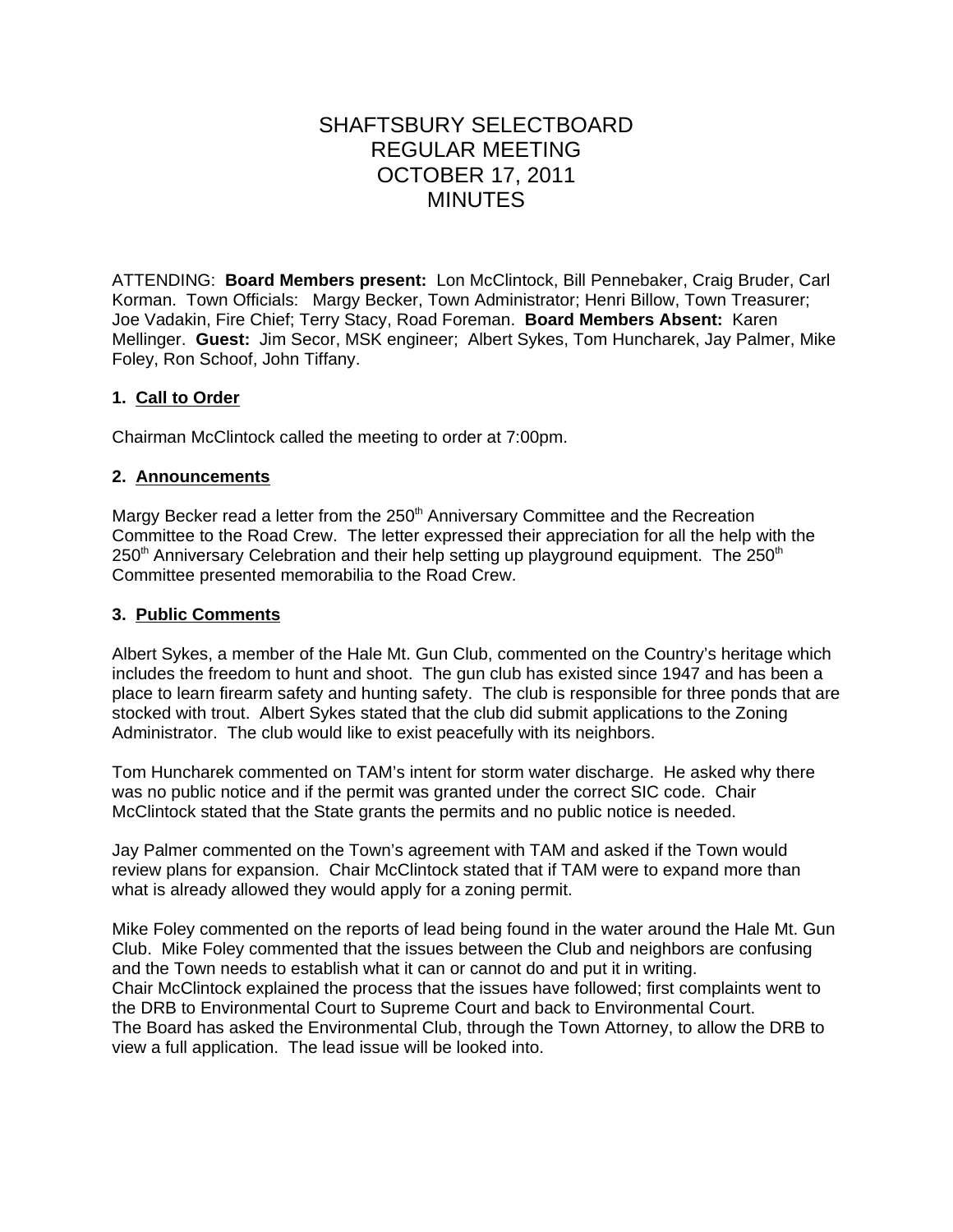Ron Schoof stated that he would like to invite Board Members and citizens to the club so they can see what goes on there.

John Tiffany stated that members of the Hale Mt. Gun Club come from all walks of life. There are some lead issues, but lead traces are everywhere in the environment.

## **4. Conflict of Interest Statement**

Chairman McClintock inquired if any Board member had a conflict of interest with any matter on the agenda. No conflict noted for the record.

# **5. Road Foreman Report**

Road Foreman, Terry Stacy, reported that Airport Road is 95% ditched and the final coat will be applied in the next two weeks. Shaftsbury Hollow needs gravel and grading, the trees have been removed. Paran Road has 600 feet of road to be redone at a cost of about \$11,000 to \$13,000; the rest of the road will be completed in the Spring. East Road has been widened. Lon McClintock stated that some road signs are down on back roads and foliage is covering some signs. Terry Stacy will have the road crew fix the signs.

The Board discussed the hiring of a sixth crew member with Terry Stacy. The Board agreed to review the applicants they have. Terry Stacy suggested the Town look into purchasing a used back hoe.

# **6. Buck Hill Fire Station-Status of Repairs**

Jim Secor, an engineer with MSK, addressed the Board with concerns of code violations at the fire house. Jim Secor stated that there is a \$100,000 limit. An insurance adjustor from Trident visited the fire house for an assessment. When the insurance company was called Jim Secor was told that the town did not have a claim. The Town is waiting for a cause of loss statement from the insurance company. Fire Chief Joe Vadakin is concerned that if there is mold and mildew now growing as a result of interior water damage, that it might migrate from upstairs to the downstairs. The upstairs is closed off. An email and letter will be sent to the insurance company voicing the concerns about mold and mildew due to their failure to act. FEMA can act as an advocate if needed with the insurance company.

## **7. Current Year Budget Status Report**

Henri Billow addressed the Board concerning the budget. Henri stated that 29.87% of the budget has been spent. The Town owes \$31,458.34 to pay off the landfill capping debt.

## **8. Sullivan Powers FY11 Year-End Report**

Sullivan Powers is waiting for the water department accrued expenses and receivables in order to complete the modified accrual year end adjustments for Fiscal Year 2011. These figures will be available next week.

## **9. Health Insurance-Broker of Record**

The Board discussed whether or not to rejoin the VLCT Health Trust or to continue with Wills Insurance as the Town's agent on health insurance. It was agreed finally that Wills Insurance has enough knowledge of what types of analyses of coverages and Plan comparisons that is helpful to the Selectboard in the budgeting process. Karen Mellinger and Margy Becker will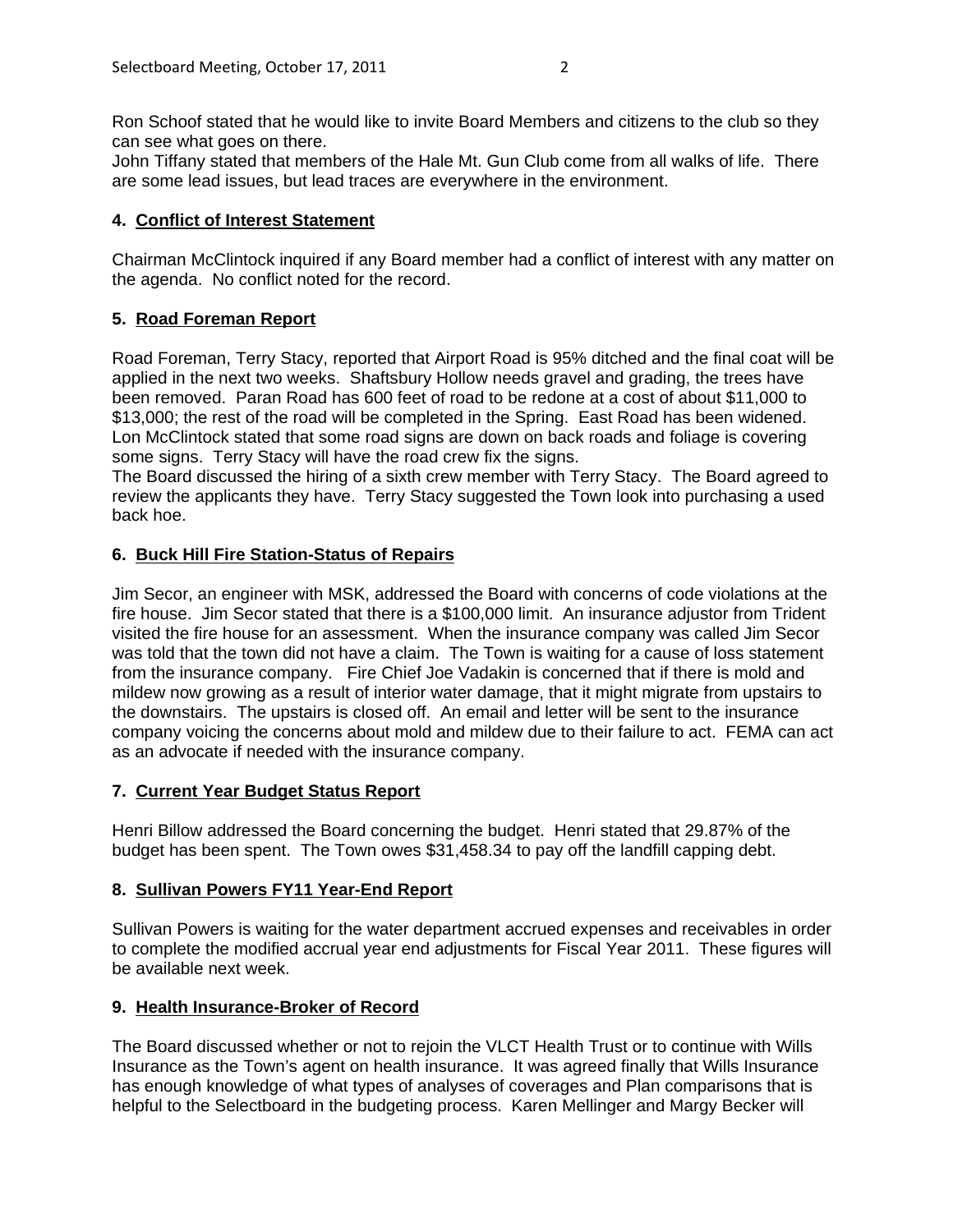continue to work with Will's Agency for the next year. The Board declined the invitation to rejoin the VLCT Health Trust.

## **10. Grand List-Error and Omission**

Dennis Devlon's veteran exemption for 2011 has changed from \$36, 200 to \$40,000. Further information is needed to vote on this item.

An error occurred with the Comcast parcel number, which was listed as #713600 and should be #731600. **Carl Korman made the motion to correct parcel ID #713600 to #731600. Bill Pennebaker seconded. Motion carried unanimously.**

## **11. Green Up Coordinator Appointment**

Carl Korman made the motion to appoint Karen Mellinger Green-up Coordinator. Bill Pennebaker seconded. Motion carried unanimously.

# **12. Department Fee Schedules**

There has been controversy over the Listers' prior practice of giving away free copies of mailing labels for registered voters. The Board discussed setting up fees for copies and services. The Selectboard may establish fees. Or the Town can rely on the Secretary of State's fee schedules. The Board agreed to use the Secretary of State's fee schedule.

# **13. Acting Zoning Administrator-Hale Mountain-Rescission of Appointment**

The Board thanked Ken Coonradt for his time as acting Zoning Administrator. **Craig Bruder made the motion to rescind the appointment of Ken Coonradt as acting Zoning Administrator on Hale Mountain matters. Carl Korman seconded. Motion carried unanimously.**

## **14. Town Administrator Report**

Margy Becker reported that FEMA representatives inspected the Fire Station. On Wednesday FEMA will be inspecting for highway repairs.

Budget preparations are in the works with department heads.

The Town is still working with Sullivan Powers to gather FY11 year-end information. A plan has been put in place to drain the tank of used oil and clean the tank with diesel. A maintenance plan for Cole Hall needs to be in place.

## **15. Other Business**

Craig Bruder informed the Board that he would not be able to attend Wednesday's personnel policy meeting. The Board agreed to reschedule the meeting.

## **16. Approval of Minutes**

**Craig Bruder made the motion to approve minutes for August 1, 2011. Carl Korman seconded. Motion carried unanimously.**

**Craig Bruder made the motion to approve minutes for September 19, 2011. Carl Korman seconded. Motion carried unanimously.**